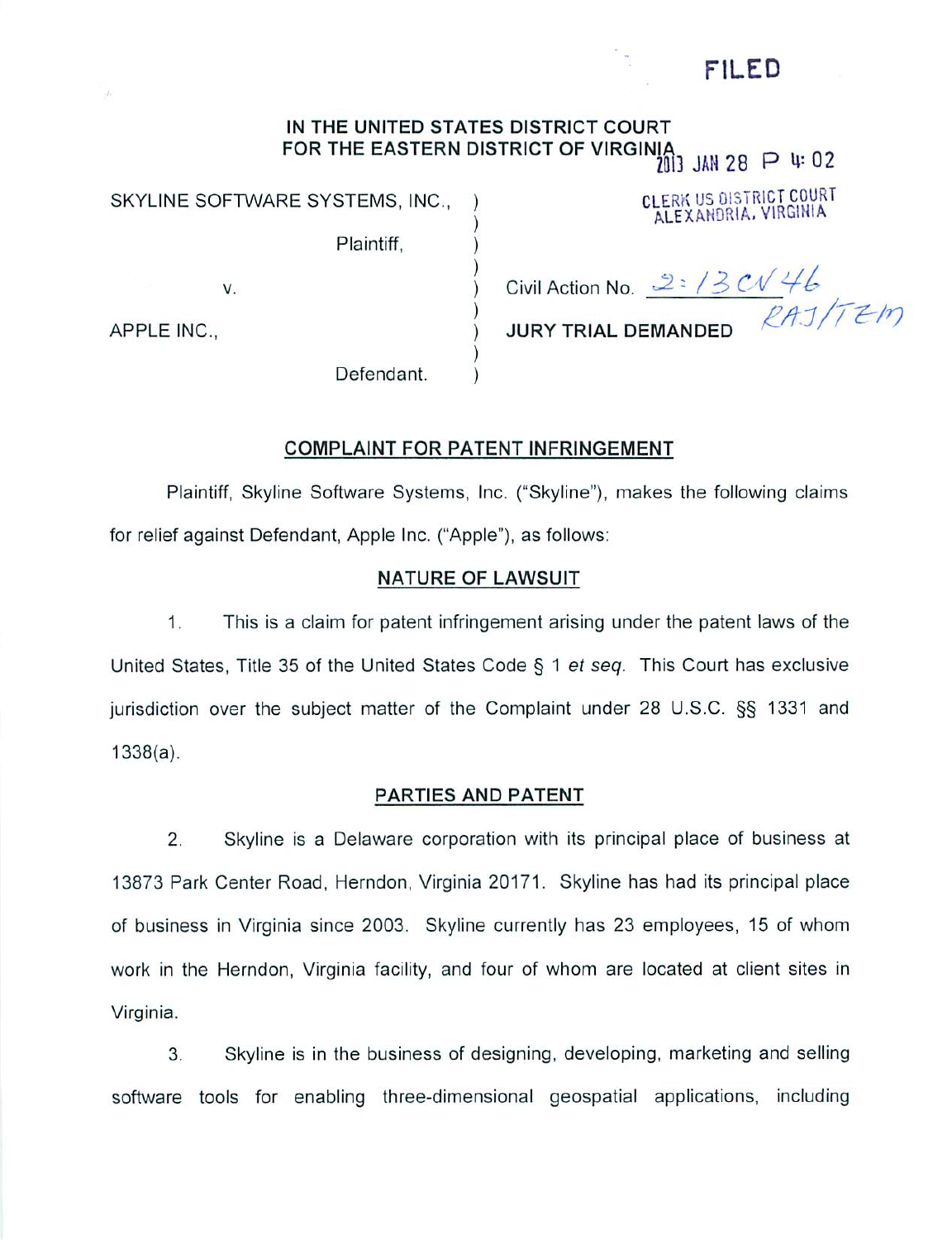SkylineGlobe. Skyline conducts these activities in and from its Herndon, Virginia facility. As a technology company with substantial sales, Skyline depends on innovation and the protection of the patent system to succeed in the marketplace.

4. As a result of its innovations, Skyline has obtained numerous patents, including United States Patent No. 7,551,172, entitled, "Sending Three-Dimensional Images Over A Network" (hereinafter "the '172 patent") and United States Patent No. 8,237,713, also entitled, "Sending Three-Dimensional Images Over A Network" (herein after "the 713 patent").

5. Skyline owns all right, title and interest in, and has standing to sue for infringement of, the '172 and '713 patents.

6. Apple is a California corporation with its principal place of business at 1 Infinite Loop, Cupertino, California 95014. Apple has conducted business in this judicial district, has purposefully availed itself of the privilege of conducting business with residents of this judicial district including end users of the products accused of infringement, has established at least minimal contacts with the Commonwealth of Virginia such that it should reasonably and fairly anticipate being brought into court in Virginia and has purposefully reached out to residents of Virginia through its marketing, provision and sale of products, including the products accused of infringement.

7. Apple has committed acts of infringement in this judicial district, and regularly transacts business in this judicial district, including marketing, providing and selling the products accused of infringement. Direct infringers of the '172 and '713 patents also reside in and practice the claimed inventions in this judicial district.

8. This Court has personal jurisdiction over Apple by virtue of its tortious acts

 $\overline{2}$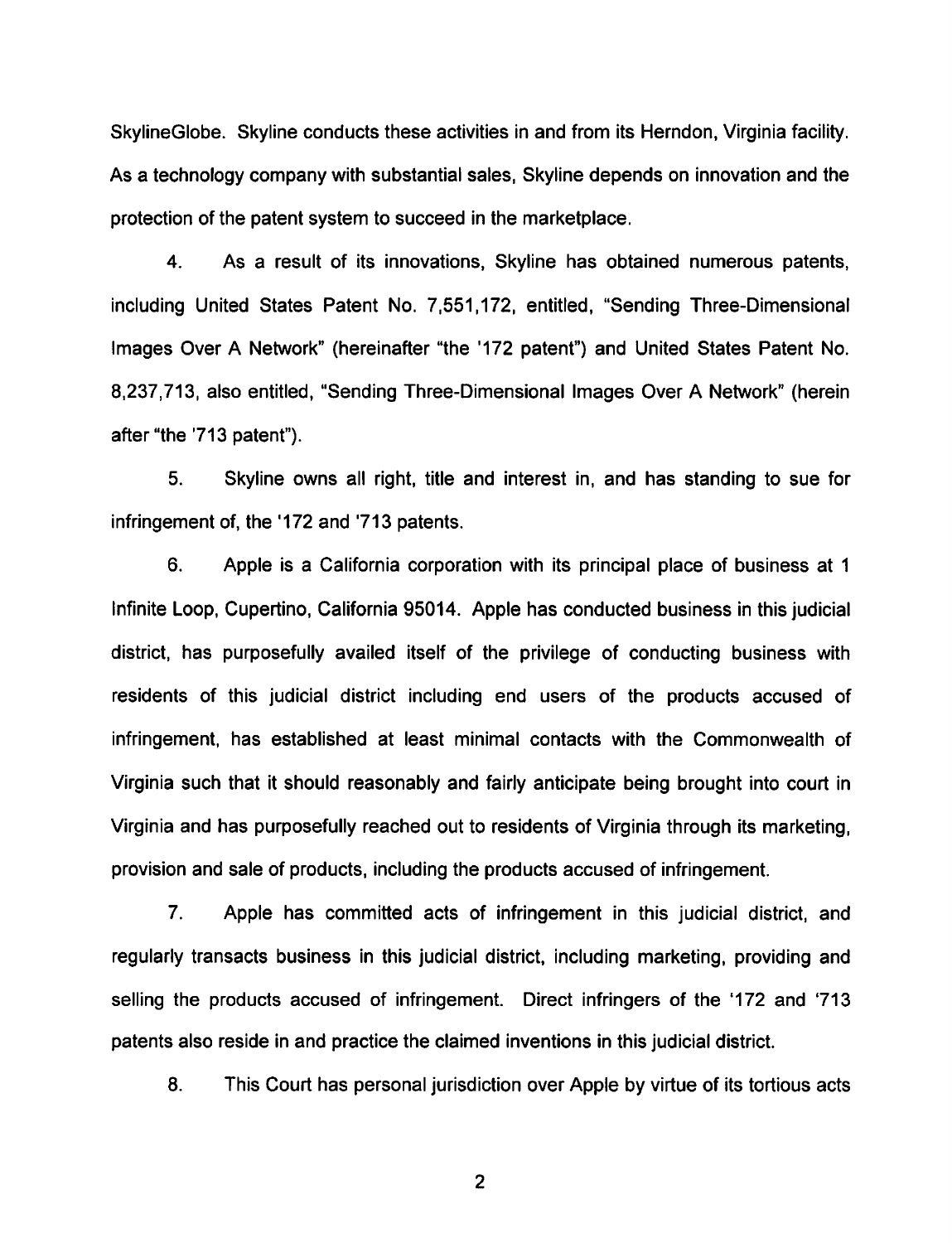of patent infringement which have been committed in the Commonwealth of Virginia and in this judicial district, and by virtue of Apple's transaction of business in the Commonwealth of Virginia.

### *VENUE*

9. Venue is proper in this judicial district under 28 U.S.C. §§ 1391(c) and 1400(b).

### *APPLE'S ACTS OF PATENT INFRINGEMENT*

10. Apple has made i06 products in the United States that include the i06 Apple Maps application with the Flyover feature.

11. Apple has offered to sell i06 products in the United States that include the i06 Apple Maps application with the Flyover feature.

12. Apple has imported into the United States i06 products that include the i06 Apple Maps application with the Flyover feature.

13. Apple has sold i06 products in the United States that include the i06 Apple Maps application with the Flyover feature.

14. Apple has generated revenue and profits from its sale of i06 products that include the i06 Apple Maps application with the Flyover feature.

15. The Flyover feature in the i06 Apple Maps application is available on iPhone 4S, iPhone 5, iPad 2 or later, iPad Mini and iPod Touch  $(5<sup>th</sup>$  Generation).

16. Apple has made in the United States iPhone, iPad, iPad Mini and iPad Touch products that include the Flyover feature.

17. Apple has offered for sale in the United States iPhone, iPad, iPad Mini and iPod Touch products that include the Flyover feature.

 $3\overline{3}$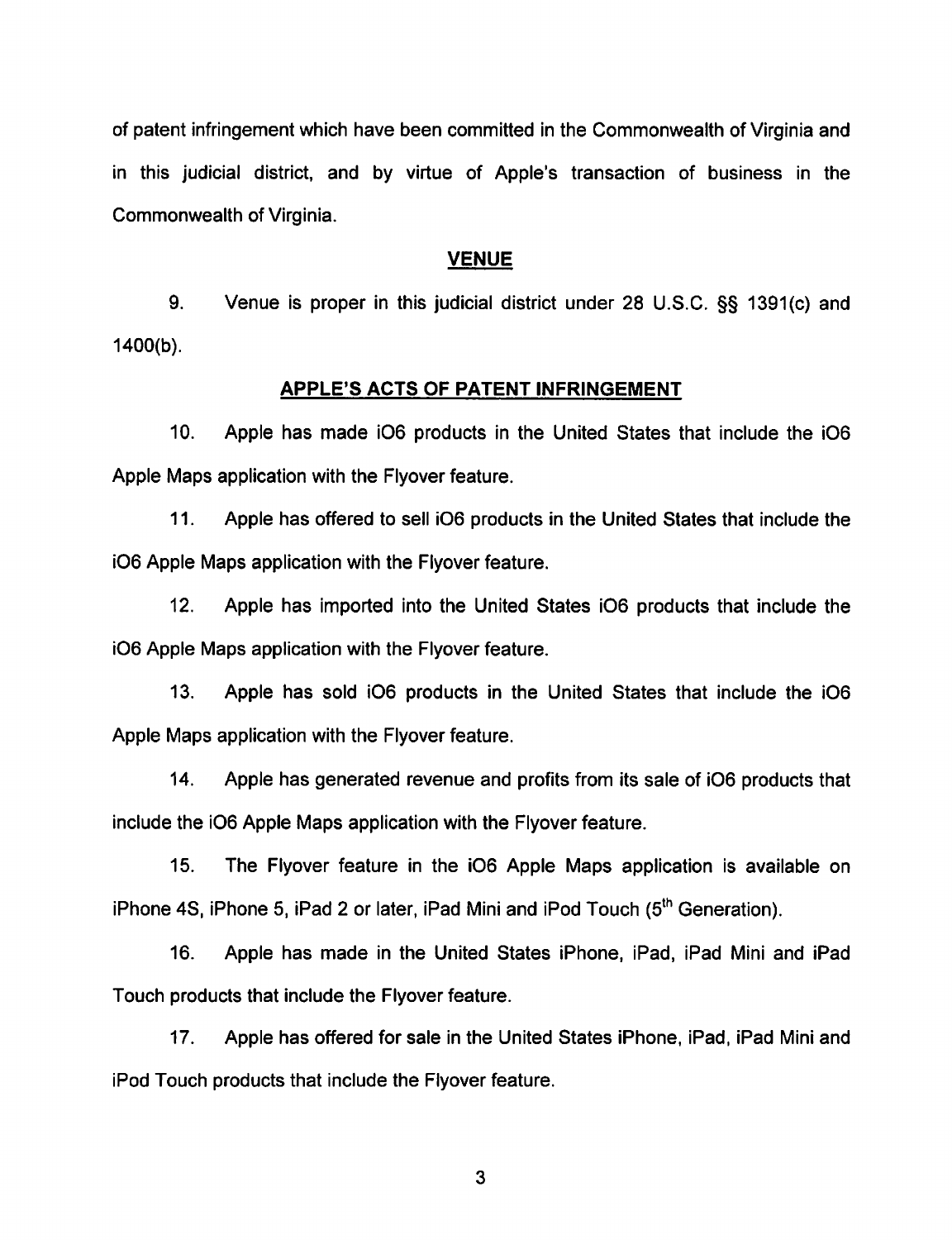18. Apple has sold in the United States iPhone, iPad, iPad Mini and iPod Touch products that include the Flyover feature.

19. Apple has provided software updates that enable the installation of i06 Apple Maps with the Flyover feature on Apple products.

20. Third parties have used Apple's software updates to install i06 Apple Maps with the Flyover feature on Apple products.

21. The Flyover feature of the i06 Apple Maps application provides photo realistic, interactive 3D views of cities.

22. Purchasers of i06 devices have used the i06 Apple Maps application to request photo-realistic, 3D views of cities.

23. Purchasers of i06 devices have used the i06 Apple Maps application to obtain photo-realistic, 3D views of cities.

24. The Flyover feature of the i06 Apple Maps application enables users of compatible devices to explore cities in high resolution as they zoom, pan, tilt and rotate around cities and their landmarks.

25. Purchasers of compatible i06 devices have used the Flyover feature of the i06 Apple Maps application to zoom, pan, tilt and rotate around cities and their landmarks.

26. Apple has provided photo-realistic, 3D views of cities to users of the i06 Apple Maps application on compatible devices.

27. Apple operates one or more servers that provide information representing features of 3D surfaces to i06 products running the i06 Apple Maps application.

28. Apple has infringed at least claims 29, 31, 32, 34, 35, 38-41 and 63-65 of

 $\overline{\mathbf{4}}$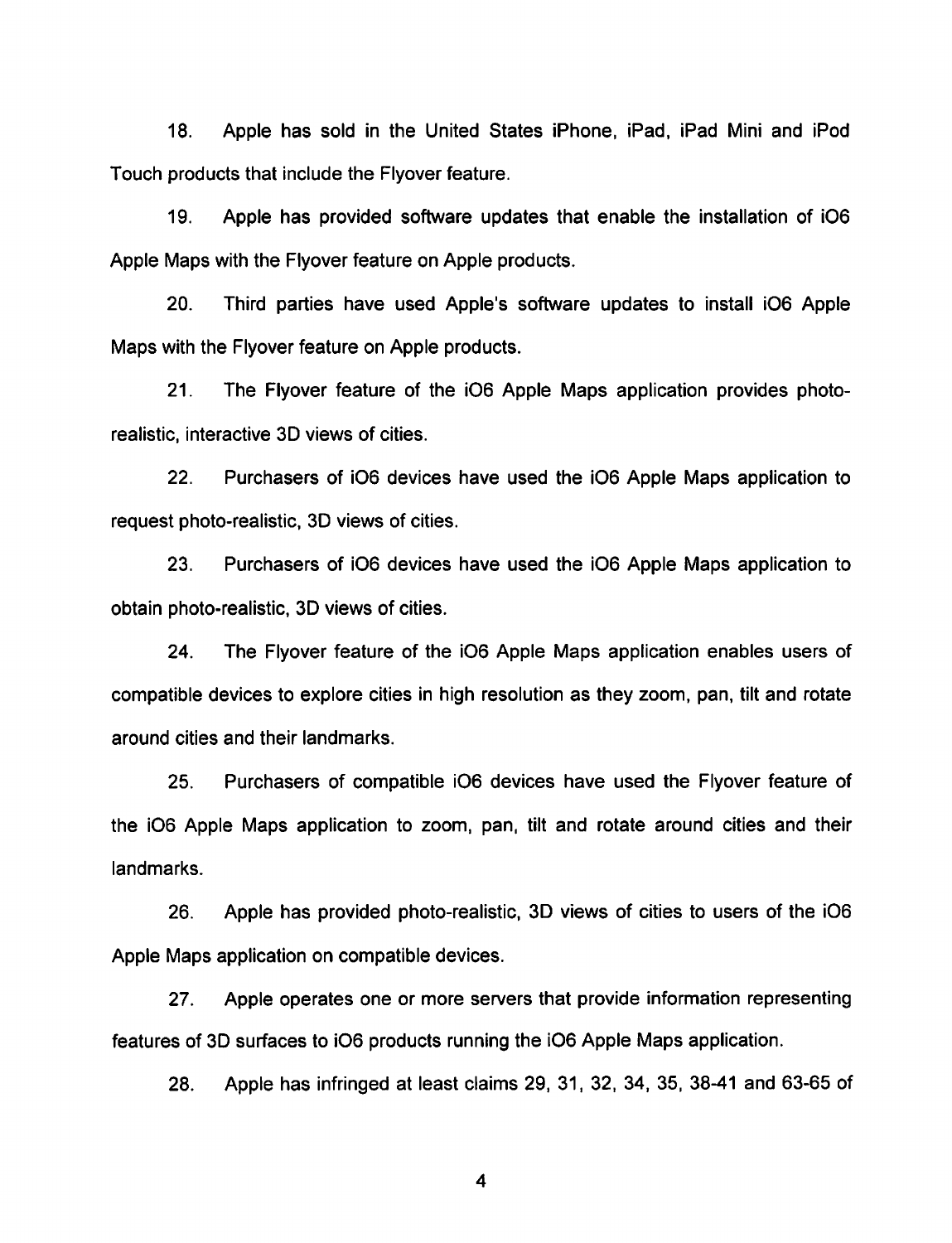the '172 patent under 35 U.S.C. § 271(a) by making, using, offering for sale, selling and importing products that run the i06 Apple Maps application. Apple i06 devices running the i06 Apple Maps application are the claimed "apparatus for providing information representing physical features of a portion of a three dimensional surface, the information having a hierarchical structure which includes sets of information at a plurality of different resolution levels."

29. Apple has actively induced infringement of at least claims 2, 4, 5, 6, 9, 16, 17, 19, 29, 31, 32, 34, 38-41, 49-52, 57-59, 63-65 and 69-71 of the '172 patent under 35 U.S.C. § 271(b) by providing, and encouraging and aiding others to use, products that run the i06 Apple Maps application. Such direct infringers include purchasers of Apple i06 devices that run the i06 Apple Maps application. Apple had actual notice of its infringement of the '172 patent before this suit was filed, and has acted with the specific intent to induce infringement.

30. Apple has infringed at least claims 15-19 of the 713 patent under 35 U.S.C. § 271(a) by making, using, offering for sale, selling and importing products that run the i06 Apple Maps application. Apple i06 devices running the i06 Apple Maps application are the claimed "apparatus for providing information representing physical features of a portion of a three dimensional surface."

31. Apple has actively induced infringement of claims 1-7 and 9-20 of the 713 patent by providing, and encouraging and aiding others to use, products that run the i06 Apple Maps application. Such direct infringers include purchasers of Apple i06 devices that run the i06 Apple Maps application. Apple had actual notice of its infringement of the 713 patent before this suit was filed, and has acted with the specific intent to induce

5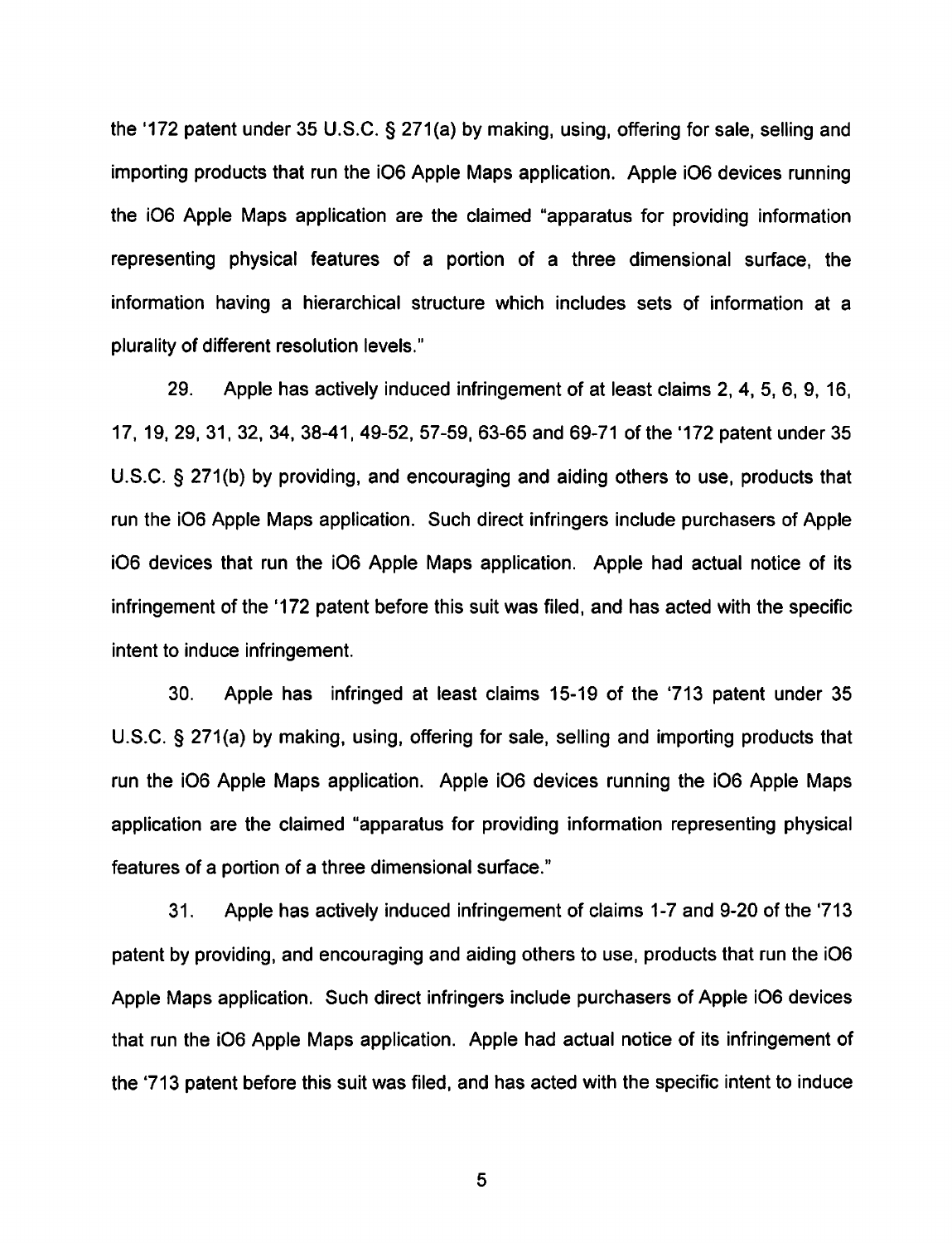infringement.

32. Skyline has complied with the marking and notice requirements of 35 U.S.C. § 287; indeed, Skyline has discussed the issues of patent infringement with Apple well before this lawsuit was initiated.

33. Apple's infringement has injured, and continues to injure, Skyline.

34. Skyline is entitled to recover damages adequate to compensate it for such infringement in an amount no less than a reasonable royalty, under 35 U.S.C. § 284.

35. Further, Skyline will continue to be injured unless and until this Court enters an injunction prohibiting further infringement and inducement of infringement.

### *PRAYER FOR RELIEF*

WHEREFORE, Skyline, asks this Court to enter judgment against Apple and its subsidiaries, affiliates, agents, servants, employees and all persons in active concert or participation with them, granting the following relief:

A. An award of damages adequate to compensate Skyline for the infringement that has occurred, together with prejudgment interest from the date infringement of the '172 patent began;

B. An award of damages adequate to compensate Skyline for the infringement that has occurred, together with prejudgment interest from the date infringement of the '713 patent began;

C. An award to Skyline of all remedies available under 35 U.S.C. § 284;

D. An award to Skyline of all remedies available under 35 U.S.C. § 285;

6